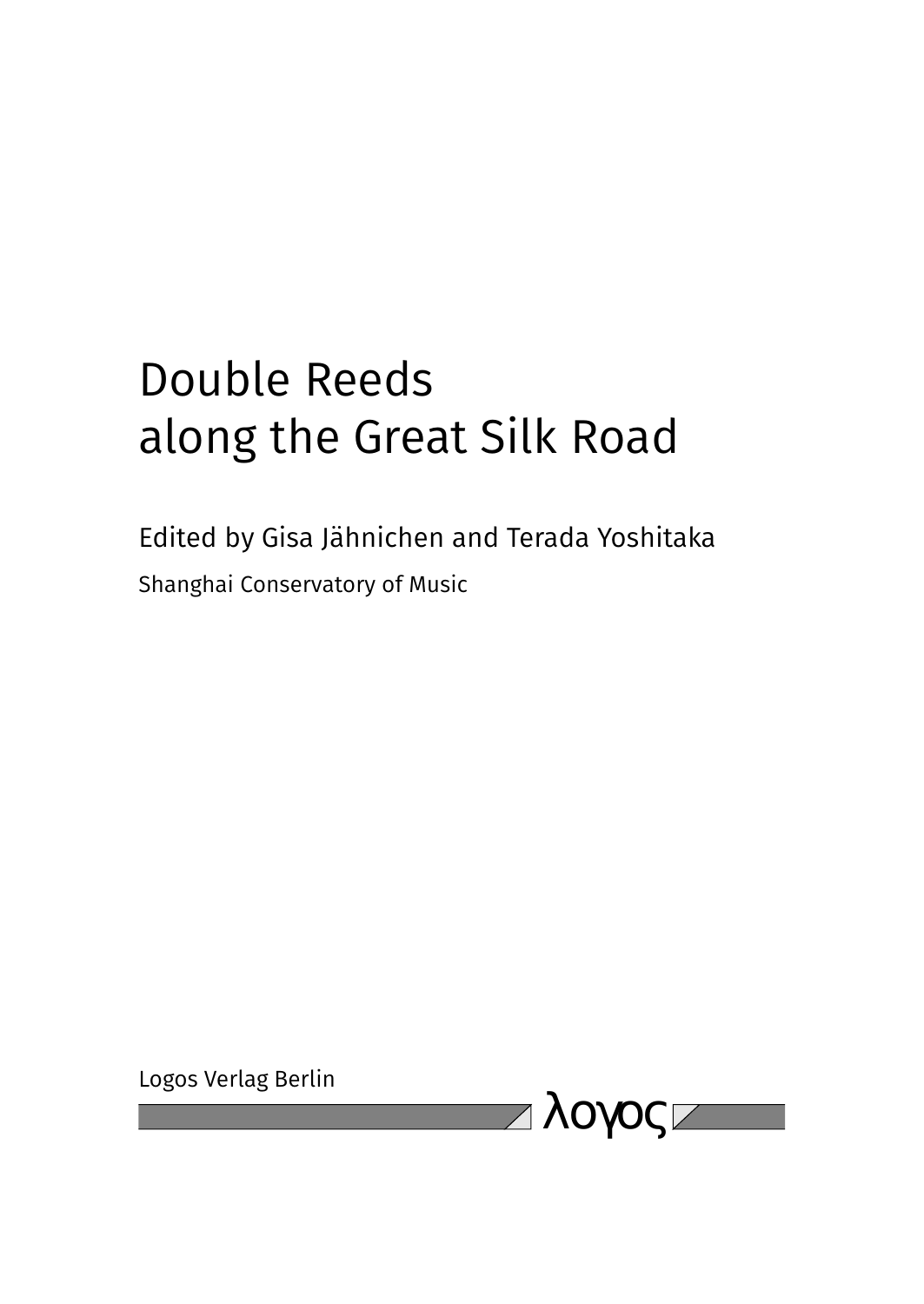Bibliographic information published by the Deutsche Nationalbibliothek

The Deutsche Nationalbibliothek lists this publication in the Deutsche Nationalbibliografie; detailed bibliographic data are available on the Internet at http://dnb.d-nb.de .

© Copyright Logos Verlag Berlin GmbH 2019 All Rights reserved.

ISBN 978-3-8325-4886-5

Cover Photo courtesy of the National Museum of Ethnology, Japan.

Logos Verlag Berlin GmbH Comeniushof, Gubener Str. 47, D-10243 Berlin Germany

Tel.: +49 (0)30 / 42 85 10 90 Fax:  $+49(0)30/42851092$ http://www.logos-verlag.com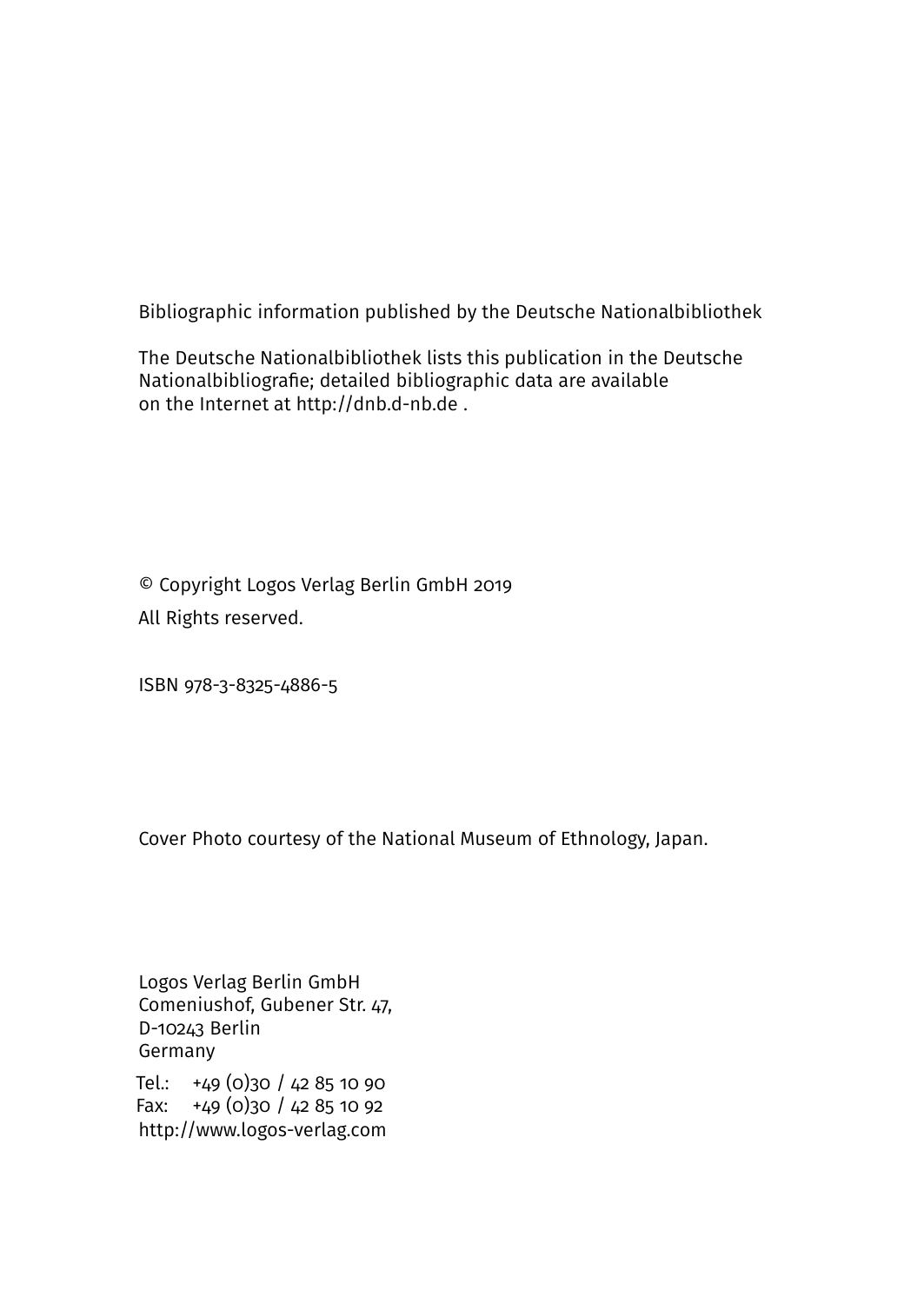## Preface

The present volume DOUBLE REEDS ALONG THE GREAT SILK ROAD is a result of the 25<sup>th</sup> International Council for Traditional Music (ICTM) Colloquium, *Double-reeds of the Silk Road: The Interaction of Theory and Practice from Antiquity to Contemporary Performance,* which was held from 29 November to 1 December, 2018, at the Shanghai Conservatory of Music in the People's Republic of China. The colloquium was highly international, with twenty-two presentations by scholars from fifteen countries. It was indeed a rare and felicitous occasion to gather this many music scholars interested in the topic at the colloquium, sharing their research outcome and ideas.

The double-reed instruments can be divided into two main types based on the shape of the bore of the pipe: conical and cylindrical. The primary focus of the colloquium was on the former, while the latter were also included in our discussion, especially when they were related with each another. The sounds of the conical-bore doublereed instruments tend to be extremely loud, sharp, and penetrating, and thus more suitable for public and outdoor venues, while their cylindrical-bore counterparts usually have deeper and softer sounds, and are thus performed more frequently for indoor and intimate occasions, and played accompanied by softer-sounding instruments.

The double-reed instruments (of either type) have been under-represented in ethnomusicology and related fields and deserve much more serious and sustained attention. Even in organology, a subfield of ethnomusicology that specifically studies musical instruments, research on the double reeds substantially lags behind that of other types of instruments, such as string instruments and drums. Only a handful of scholars have engaged in full-fledged research on these instruments, despite their historical importance, wide dissemination, and the significant embedded social, cultural, and political issues.

It is generally agreed that the double-reed instruments originated in one region from where they spread through vast areas of the world through trade, migration, warfare, and religious and colonial expansions<sup>1</sup>. These instruments can be found in most of Eurasia and parts of Africa and the Americas. Such wide dissemination alone undoubtedly underscores the importance of this type of instrument in human history, and more specifically in the global history of music. The Silk Road played a decisive role in the movement of music, musical instruments, and musicians, and the reference in the title of the colloquium attests to its enormous importance in exploring the *longue durée* of double-reed instruments.

While the monogenetic theory of double-reed instruments is widely accepted, the place of origin remains debatable: Sassanid Persia (present-day Iran) is most

<sup>1</sup> Sachs, Curt. 2006 [1942]. *The History of Musical Instruments.* Mineola, New York: Dover; and Bryant, Wanda. 1990. The Keyless Double-Reed Aerophone: Its Usage, Construction, and Worldwide Distribution. *Journal of the American Musical Instrument Society,* 14: 132-175.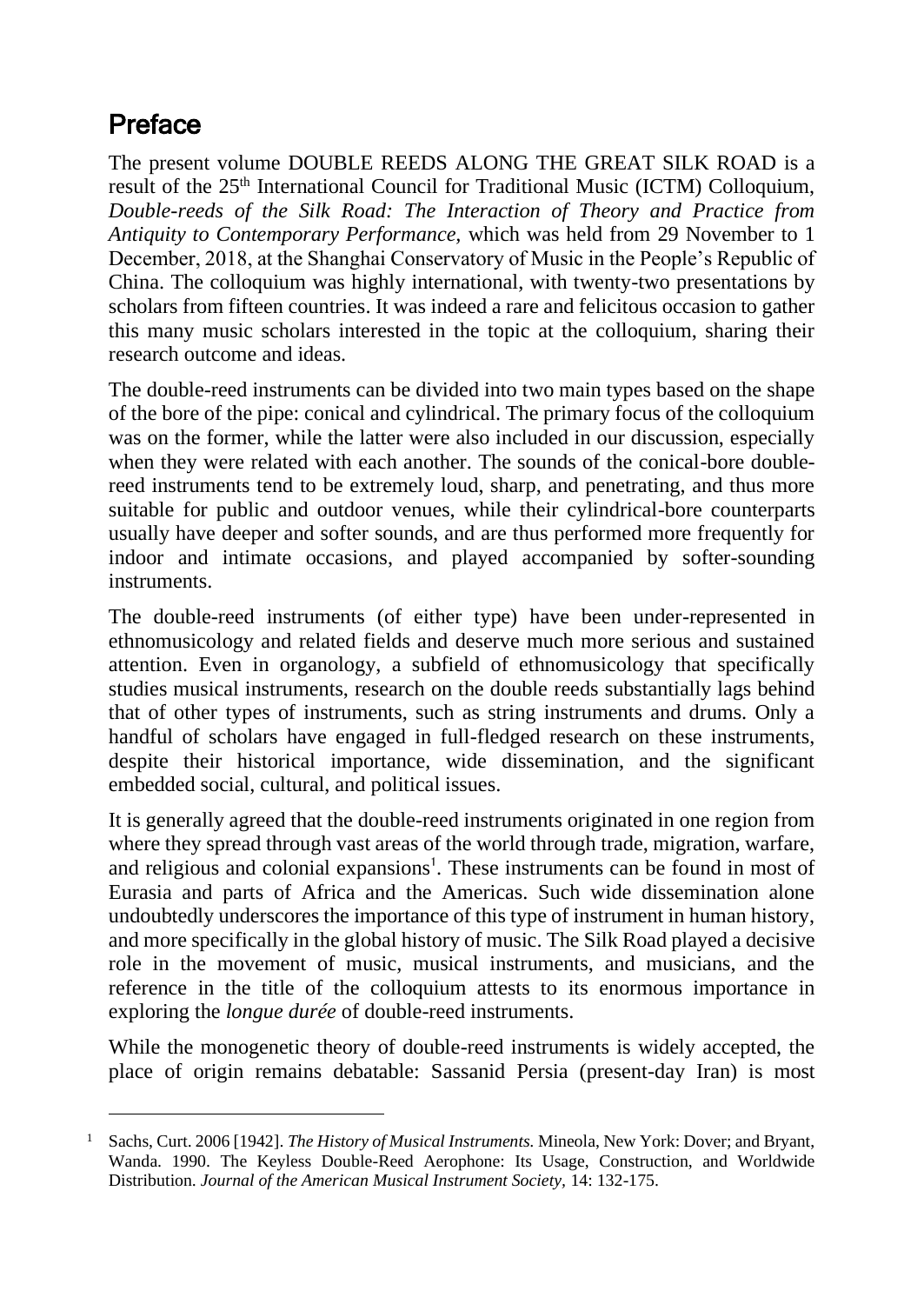frequently cited, but South Asia and the Middle East have also been suggested. The routes and timings of dissemination also remain largely unclear. For certain particular areas and routes, theories have been advanced pertaining to the movement of the instruments and music played on them. Ian Hancock<sup>2</sup> believes that Roma musicians played a major role in disseminating double-reed instruments as they migrated from South Asia to Europe. According to Jean Jenkins and Poul Rovsing Olsen<sup>3</sup>, many instruments of eastern origin were introduced to the Balkan region through the westward expansion the Ottoman Empire, which was famous for military bands featuring double-reed instruments. The expansion of Islam is considered responsible for spreading the instruments eastward. Muslim merchants from South Asia are believed to have introduced the double-reed instruments to Sumatra in the  $13<sup>th</sup>$  or  $14<sup>th</sup>$  centuries<sup>4</sup>, to China in the  $14<sup>th</sup>$  century, and then to the Korean peninsula in the late  $14<sup>th</sup>$  century<sup>5</sup>. Iberian missionaries introduced double-reed instruments to the Americas and parts of Asia, including Japan and the Philippines, as part of their effort to propagate Christianity<sup>6</sup>.

Since the 2000s, several significant monographs on the double-reed instruments have been published<sup>7</sup> which provide detailed information on performance practice, repertoire, the social organization of musicians, patronage, transmission methods, as well as religious and cultural symbolism. Considering the instruments' wide dissemination, however, the areas covered by these monographs remain extremely limited, and similar research needs to be conducted for other areas, particularly the Middle East, West Asia, and South Asia, where double-reed instruments are believed to have originated. In addition, rigorous attempts to synthesize existing and emerging work for a large-scale interregional comparison is yet to be made.

<sup>2</sup> Hancock, Ian. 2002. *We are the Romani People*. Hertfordshire: University of Hertfordshire Press.

<sup>3</sup> Jenkins, Jean and Poul Rovsing Olsen. 1976. *Music and Musical Instruments in the World of Islam*. London: Horniman Museum.

<sup>4</sup> Matusky, Patricia and Tan Sooi Beng. 2004. *The Music of Malaysia: The Classical, Folk and Syncretic Traditions*. Surrey: Ashgate; Simon, Artur. 1985. The Terminology of Batak Instrumental Music in Northern Sumatra. *Yearbook for Traditional Music* 17: 113-145.

<sup>5</sup> Lee, Yong-Shik. 2010. Structure, History and Usage of the Korean Conical Double-Reed Pipe. *Double-Reed Instruments in Eurasia: History, Context, and Representation*. Edited by Terada Yoshitaka, National Institutes for the Humanities, 77-91.

<sup>6</sup> Ebisawa, Arimichi. 1947. *Yogaku Engeki Kotohajime: Kirishitan no Ongaku to Engeki* [Introduction to Western Music and Theatre: Christian Music and Theatre]. Tokyo: Taiyo Shuppan; Rimmer, Joan. 1976. The Instruments Called Chirimia in Latin America. *Studia Instrumentorum Musicae Popularis,* 4: pp. 101-110; Irving, D. R. M. 2010. *Colonial Counterpoint: Music in Early Modern Manila*. Oxford: Oxford University Press.

<sup>7</sup> Nercessian, Andy. 2001. *The Duduk and National Identity in Armenia*. Scarecrow Press; Keil, Charles, Angeliki Vellou Keil, Steven Feld and Dick Blau. 2002. *Bright Balkan Morning: Romani Lives and the Power of Music in Greek Macedonia*. Middletown: Wesleyan University Press; Peycheva, Lozanka and Ventsislav Dimov. 2002. *The Zurna Tradition in Southwest Bulgaria: Romany Musicians in Practice*. Sofia: Bulgarian Musicology; Pettan, Svanibor. 2002. *Rom Musicians in Kosovo: Interaction and Creativity.* Budapest: Hungarian Academy of Sciences; Wolf, Richard. 2005. *The Black Cow's Footprint: Time, Space, and Music in the Lives of the Kotas of South India*. Delhi: Permanent Black; Jones, Stephen. 2007. *Ritual Music of North China: Shawm Bands in Shanxi*. Surrey: Ashgate.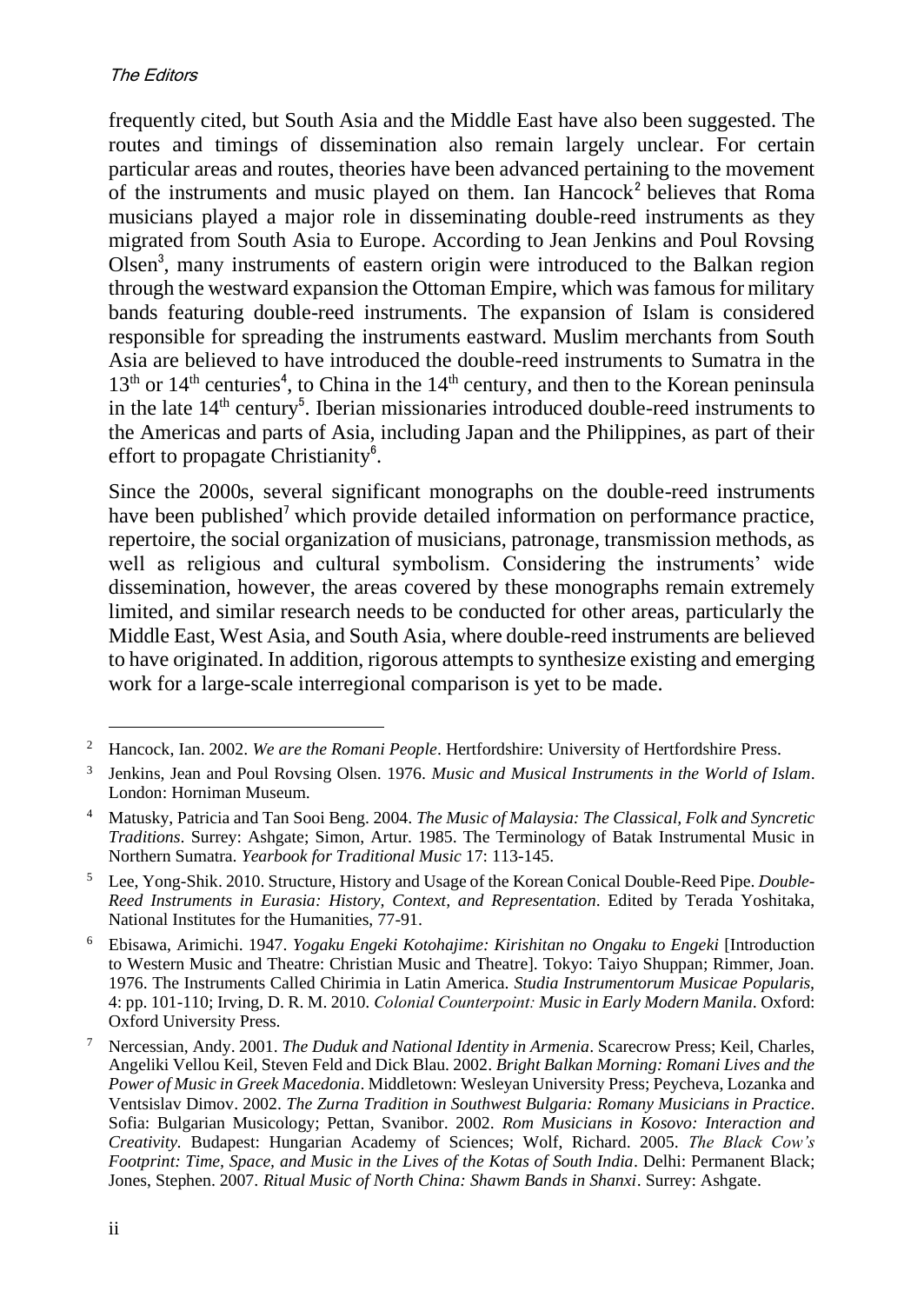The present volume aims to fill the void in current scholarship by gathering and analysing existing documents, whether written, iconographical, or ethnographical, and by providing information from previously neglected regions (such as East Africa and smaller communities in Southeast Asia). The book is divided into four parts, which reflect the interest of current scholarship.

#### Part I: History and Dissemination

As mentioned above, their history and dissemination have been primary concerns in the study of double-reed instruments. While theories have been advanced ever since the beginnings of comparative musicology, the lack of detailed and reliable information has prevented the refinement and elaboration of such theories. Essays in this volume are expected to make previously unavailable data accessible, and thereby contribute to our collective knowledge on the history and dissemination of the double-reed instruments.

Jürgen Elsner provides a comprehensive overview of the double-reed instruments of North Africa, with particular attention to morphology and names of the instruments. Complementing Elsner's essay, Anne van Oostrum gives a carefully constructed account of a history of the *mizmar* in relation to other woodwind instruments in the Arab world. Both Elsner and Oostrum stress the decisive role of Islam in the dissemination of double-reed instruments in the region. Timkehet Teffera's essay provides much-needed information from East Africa, where scholarship on doublereed instruments is still in its infancy. The two possible routes of dissemination she has suggested (i.e. from the Middle East to East Africa via North/North-east Africa, or from West Africa to East Africa via North Africa) deserve further analysis. Esbjörn Wettermark advances his theory that the Vietnamese *ken* has a dual origin, identifying two routes of dissemination: by land from China, and by sea from Indonesia. Liu Xiangkun's engagement in a cross-regional comparison of the thumb hole, a particular structural element of the double-reed instruments, is unique among the contributions in this volume. His essay reminds us of the relevance of looking at the interplay between ergonomic restrictions and cultural/musical expectations and requirements.

#### Part II: Performance Contexts

With their loud and penetrating sound, the conical-bored double-reed instruments are considered suitable for public and outdoor performances such as religious ceremonies, life-cycle rituals, military, and traditional theatres. In many parts of the world, their sounds are regarded as exerting tremendous power over human emotions, invoking a range of strong emotions, from joyous and auspicious to sad and fearful. Chinthaka Prageeth Meddegoda describes various contexts in which the littleinvestigated *horanawa* is performed in Sri Lanka, including temple rituals and processions, funerals, and in traditional theatre. Working on the *zurna* in Western Turkey, Şebnem Sençerman describes its use in various contexts, including life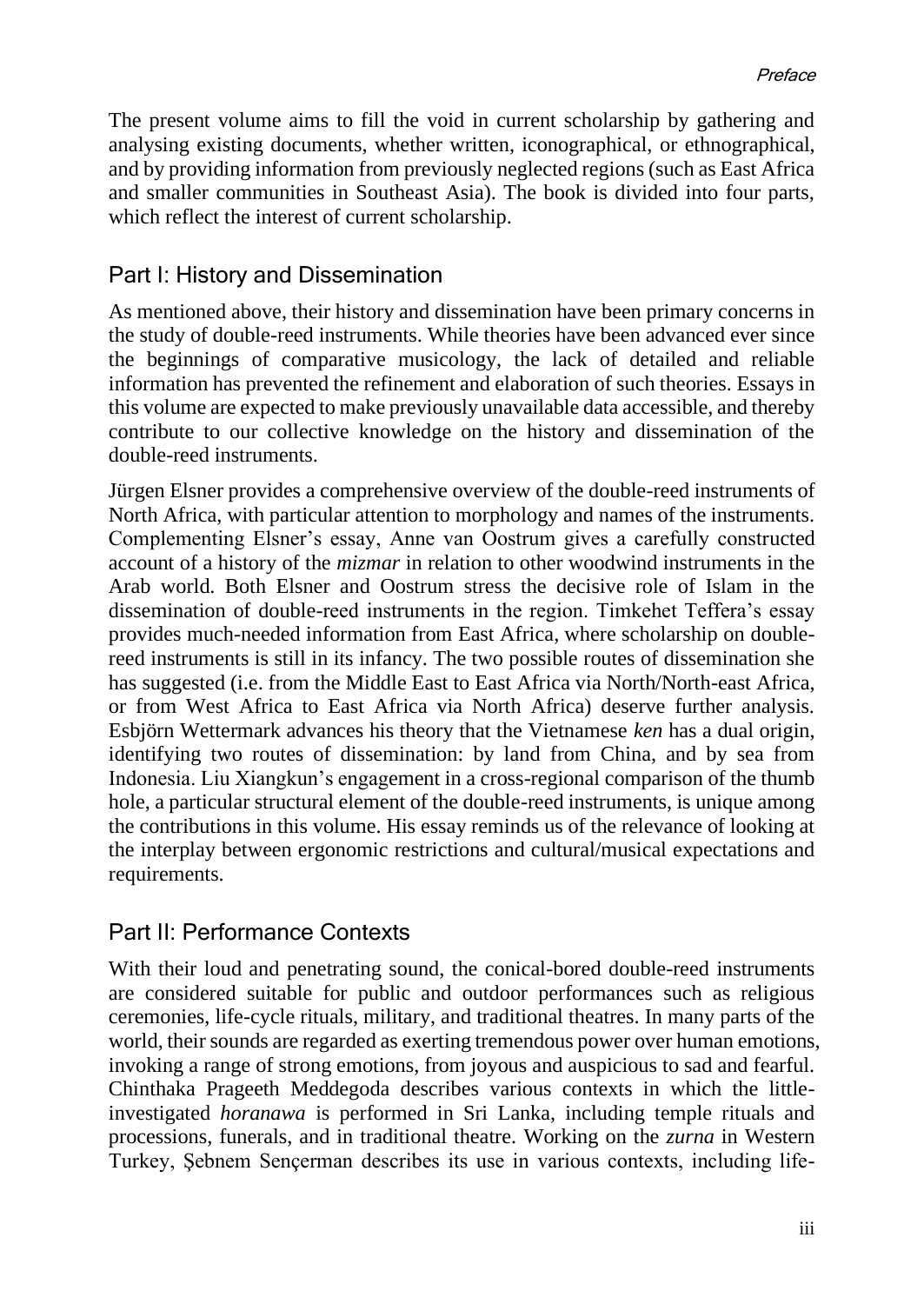cycle rituals (circumcisions, marriages, and others), in martial arts and in military bands, and examines how the competence of musicians is determined by the gender of the audience.

The power of double-reed instruments over human emotions have been appropriated in martial arts and military exercise, in which the sounds of the instruments are believed to cheer, inspire, and encourage allies, while threatening and instilling fear in the enemy. This connection is particularly evident in Southeast Asia where traditional martial arts are often accompanied by a music ensemble featuring doublereed instrument. Rewadee Ungpho and Gisa Jähnichen provide a rare glimpse into forms of martial arts as practised in small-scale local communities (*muay gayok* of Urak Lawoi people in Thailand and the *silat* in a small village in Kelantan, Malaysia respectively). Research on such "little traditions" is invaluable in understanding the formation and influence of the nationalized forms of martial arts ("great traditions") and similar research should be encouraged further. Uwe Umberto Paetzold combines ethnography and historical research on *penchak silat* in West Java, Indonesia, and suggests that the use of the double-reed instrument (*tarompet*) may have been preceded by the shell horn (*sankh*). The last chapter of Part II by Raja Iskandar Bin Raja Halid gives a historical account of the Malay *nobat,* which forms part of onceubiquitous ceremonial and military ensembles throughout the Islamic world. The ensemble and the sound emanating from it is a symbol of the power which legitimizes the authority of the sultanate.

#### Part III: Sounds of Otherness

One peculiar feature of double-reed instruments is its association with the notion of otherness. While a majority of the musical instruments of a given locality have a foreign origin, they tend to be adapted into a local musical culture deeply enough to represent the locality as an iconic symbol, such as the *sitar* in India and the *shamisen* in Japan. The double-reed instruments appear to be an exception to this overall tendency. In many cultures, the double-reed instruments and their practitioners continue to invoke the image of the foreign and the exotic. The *zurna* in Bulgaria was forbidden in the 1970s and 1980s by the authorities because it was considered Turkish, although it had been played in Bulgaria for centuries<sup>8</sup>. The construction of an image of such otherness by double-reed instruments is the theme pursued in Part III. Rastko Jakovljevic analyses the representations of the *zurla* in the complex web of tradition, otherness, and identity in the Balkan region. Terada Yoshitaka traces the image of the *charumera* in Japan's cultural history and argues that it has retained its foreign image, thus occupying a unique place in the Japanese soundscape.

<sup>8</sup> Peycheva, Lozanka and Ventsislav Dimov. 2002. *The Zurna Tradition in Southwest Bulgaria: Romany Musicians in Practice*. Sofia: Bulgarian Musicology; Buchanan, Donna A. 2006. *Performing Democracy: Bulgarian Music and Musicians in Transition*. Chicago: University of Chicago Press.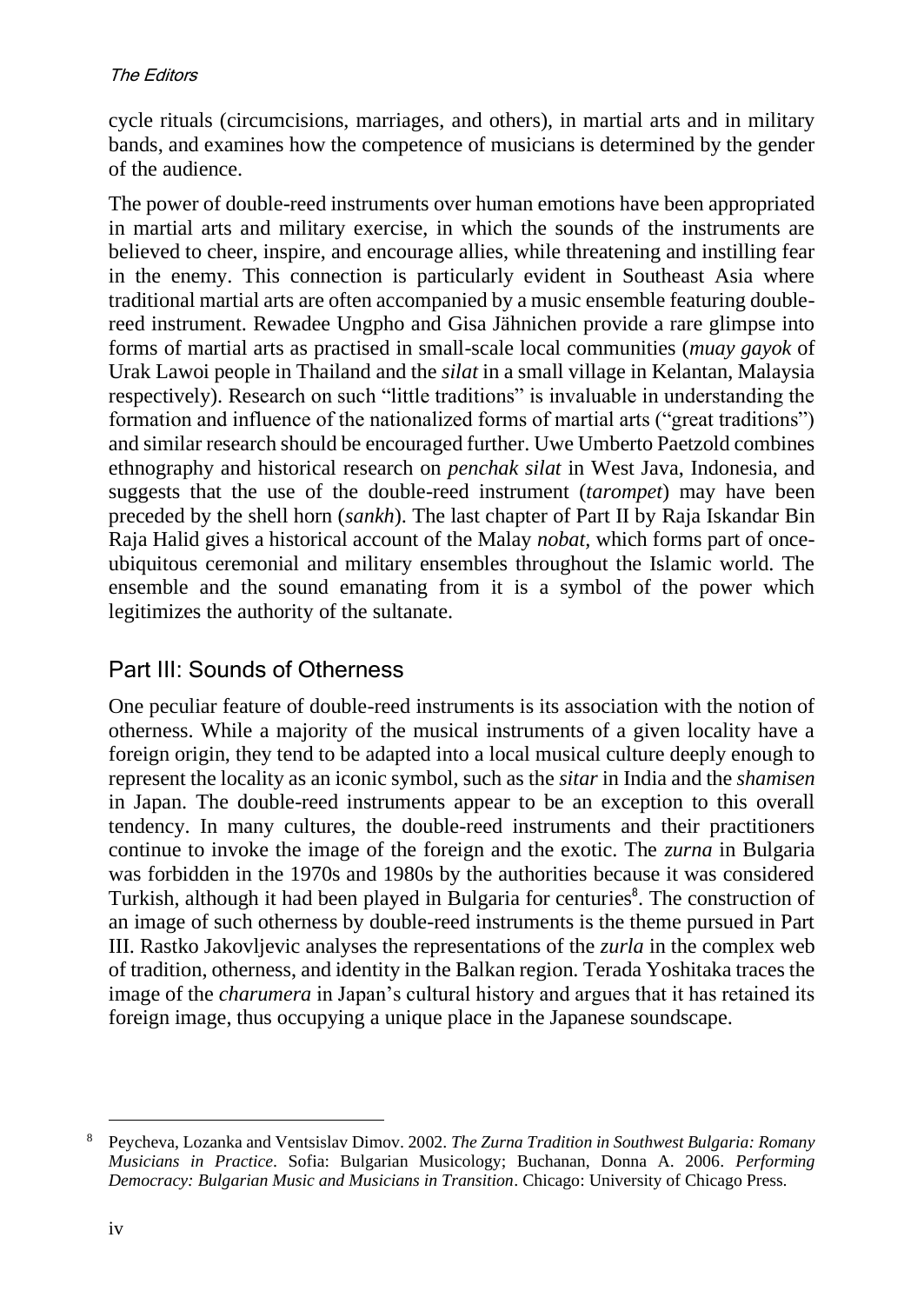### Part IV: Revival

Charles Keil, an eminent ethnomusicologist who studied *zurna* in Greek Macedonia, once described the sound of double-reed instruments as having had a magical and overwhelming presence in pre-modern society<sup>9</sup>, but their previous lustre has waned considerably as many of the traditional contexts have become discontinued, attenuated, or simplified, and the custom of performing double-reed instruments in such contexts has also declined. While the decline is easily discernible in many parts of the world, we are also witnessing a revival of the double-reed instruments as a marker of rejuvenated local pride and identity. In Part IV, Sahereh Astaneh discusses a selective and accidental revival of a traditional song associated with the Persian New Year (Nowruz) on a double-reed instrument: a rendition of Nowruz music by Ali Akbar Mehdipour Dehkordi became famous enough to now serve as the aural symbol of the celebration. Yves Defrance informs us that the revival of folk oboes in France since the 1970s has gone hand-in-hand with an increasing interest among musicians who wish to reconstruct older forms of the classical music tradition.

The title of the colloquium and of this volume requires some explanation. Although the main focus is on instruments with double reeds, those with four or six layers of reed are also included in the category of "double reeds" in this volume, as they can be treated as closely related subtypes of double-reed instruments and thus analysed together, as there is little discernible difference in playing techniques and performance contexts. Yet, as can be seen from the essays in Part II, the instruments used to accompany martial arts tend to have more than two layers of reed, and further research is in order regarding the relationship between the tonal characteristics of multiple reed instruments in the context of martial arts.

The editors of this volume would like to thank the Shanghai Conservatory of Music for sponsoring the colloquium and providing the venue, and the local arrangement committee chaired by Xiao Mei for warm hospitality and efficient management. We believe that this volume presents a fair overview of the current scholarship on double-reed instruments and identifies areas of future research. It is our sincere wish that this modest book will further strengthen the network of scholars created at the colloquium, and inspire others to participate in the continuing endeavour to understand, preserve, and reinvigorate the double-reed instruments.

The Editors (Gisa Jähnichen & Terada Yoshitaka) Berlin, October 2019

<sup>9</sup> Keil, Charles, Angeliki Vellou Keil, Steven Feld and Dick Blau. 2002. *Bright Balkan Morning: Romani Lives and the Power of Music in Greek Macedonia*. Middletown: Wesleyan University Press.